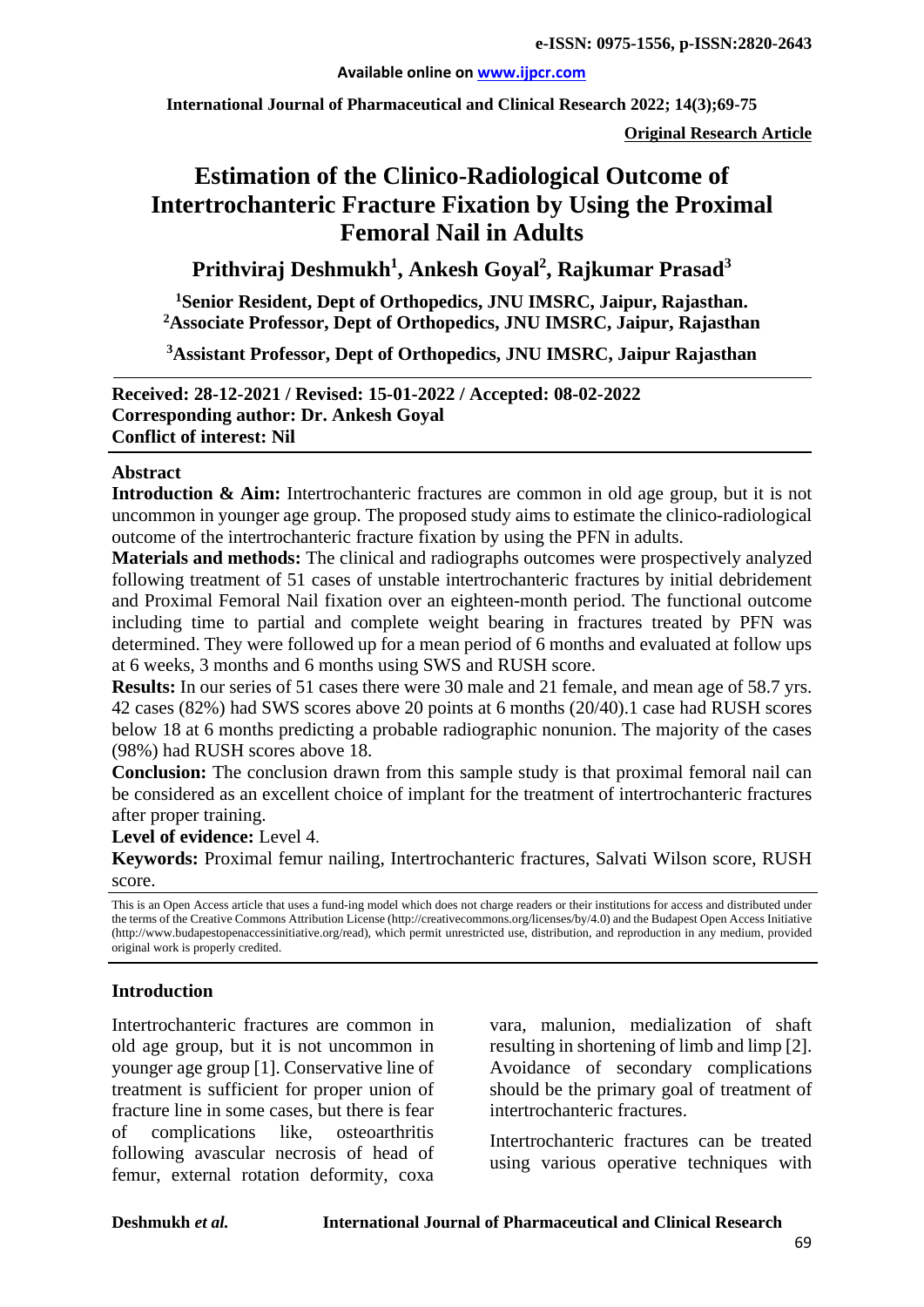different implants. Earlier secondary complications resulted from delay in active treatment for as long as 3 to 4 weeks.

Open reduction and internal fixation with early mobilization have the potential to minimize secondary complications. Intertrochanteric fractures may be repaired with either a sliding hip screw, trochanteric nail or Gamma Nail due to shorter operating time, less blood loss and earlier mobilization with these devices. Predictable union occurs with the use of sliding hip screw, but one of the major issues with sliding hip screws is loss of hip offset and shortening of the limb due to collapse of the femoral neck. Even though a slight amount of sliding is expected, excessive sliding would adversely affect hip function. Therefore, a new intramedullary device-Proximal Femoral Nail was designed in 1996 which gives an advantage of minimally invasive esurgery[3].

A form of pre-operative assessment and final assessment has been used. Fractures has been classified according to the AO classification into 3 groups, The results have been studied in depth with a view to outline guidelines for better management of these fractures.

This study is an attempt to evaluate the long-term results of operative management of unstable intertrochanteric fractures by the Proximal Femoral Nail (PFN) in a standardized and objective manner. Factors affecting the quality of fixation and hence patients' ambulation have been analysed.

### **Materials and Methods:**

. This study was done on the patients undergoing fixation of intertrochanteric fractures with PFN at the Department Of Orthopaedics in K.V.G Medical College and Hospital, during the course period of November 2018 to April 2020. It is a prospective study.51 patients admitted and operated during this period satisfied the inclusion criteria and were informed about the study in all respect and informed consent was obtained from each patient. The data was collected from the patients in a specially designed case record form (CRF) by taking history of illness, clinical examination and relevant investigations. The patients were followed up at 3 weeks, 3 months, and 6 months. Ethical approval was obtained from the institutional ethics committee prior to embarking on the study.

## **Inclusion criteria:**

- All unstable intertrochanteric fractures
- Patient should be an adult.
- Those who sign informed consent.
- Patients who met the medical standards for routine elective surgery.

### **Exclusion criteria:**

- Pathological fractures.
- Patients who are not willing to give consent.
- Patients who are medically unfit for surgery.

### **Results:**

This study was a prospective, time bound, hospital-based study conducted in K.V.G. Medical College Hospital. The study included 51 patients with unstable intertrochanteric fracture of femur that were treated with PFN. The analysis of the patient data, intra operative data & postoperative outcome was as follows.

The age distribution of our study was from 20 years to 88 years. The mean age being 58.6 years. There were 30 (59%) males and 21 (41%) females in our study population. Fractures were classified according to AO/ OTA classification in our study. We found significantly more cases of unstable intertrochanteric fractures Type AO31- A2.2 (47.0%) ( $p < 0.0001$ ) were common in the present study [Table 1]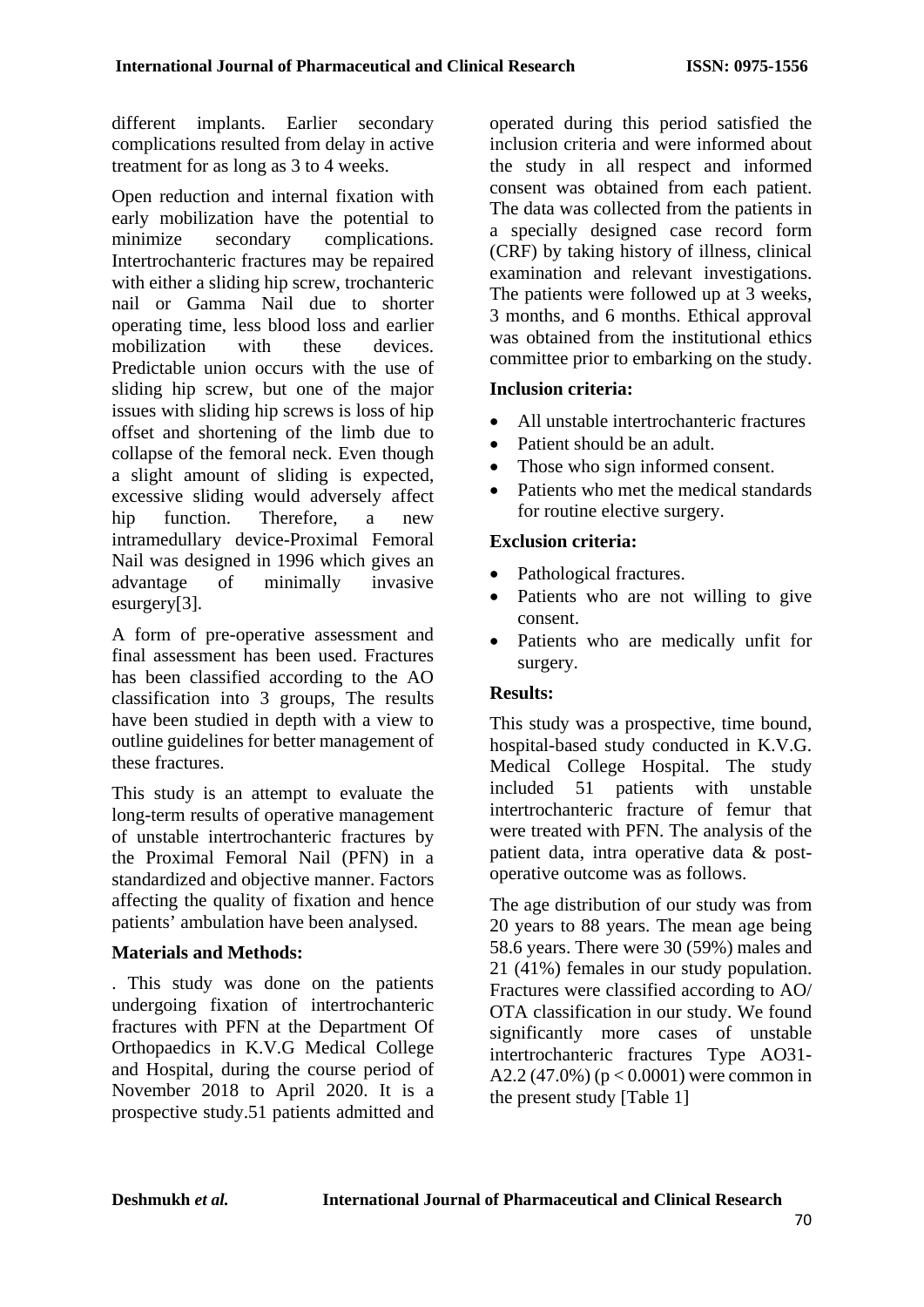|                                            | ັັ<br>No. of cases | $\frac{1}{2}$ |  |
|--------------------------------------------|--------------------|---------------|--|
| $\frac{\text{Type}}{\text{A2.2}}$          |                    | 47.0          |  |
| A2.3                                       |                    | 21.6          |  |
|                                            | ∽                  | 3.9           |  |
|                                            | 4                  | 7.8           |  |
| $\frac{A3.1}{A3.2}$<br>$\frac{A3.3}{A3.3}$ | ΙU                 | 19.6          |  |
| Total                                      |                    | 100           |  |

**Table 1: Distribution of type of fracture AO/OTA Classification**

Functional outcome of surgery was checked by Salvati-Wilson hip evaluation at 6 weeks,3 months, 6 months. 42 cases (82%) had scores above 20 points at 6 months (20/40). This is comparable with Al-Yassan et al. in which 78% had scores above 20 points. Majority of the cases in the present study had good SWS score (33.4%). Radiological outcome was assessed by RUSH scoring at 6 weeks, 3 months, 6 months. The RUSH scores became progressively better with time in majority of the cases. In the present study, 1 case had RUSH scores below 18 at 6 months predicting a probable radiographic nonunion. The majority of the cases (98%) had RUSH scores above 18. These cases either healed well or had delayed healing.

| Table 2: Mean Salvati Wilson Score recorded during follow-ups at 6 weeks, 3 months |  |
|------------------------------------------------------------------------------------|--|
| and 6 months                                                                       |  |

| <b>SWS Score</b> | 6 weeks | 3 months | 6 months |
|------------------|---------|----------|----------|
| Minimum          |         | 4        | 16       |
| Maximum          |         |          | 34       |
| Mean             | 14.5    | 19.3     | 24.9     |
|                  | .58     | 3.01     | 4.49     |

|  |  |  |  |  | Table 3: Distribution of sample by Salvati-Wilson hip evaluation at 6 months |
|--|--|--|--|--|------------------------------------------------------------------------------|
|--|--|--|--|--|------------------------------------------------------------------------------|

|              | No. of cases | $\frac{0}{0}$ |
|--------------|--------------|---------------|
| Excellent    |              | 20            |
| Good<br>Fair |              | 33.4          |
|              | 16           | 30            |
| Poor         |              | 16.6          |
| Total        |              | 100           |

**Table 4: Final RUSH Scores recorded during follow-ups at 6weeks, 3 months and 6 months**

| <b>RUSH Score</b> | 6 weeks | 3 months | 6 months |
|-------------------|---------|----------|----------|
| Minimum           |         |          |          |
| Maximum           |         | 20       | 26       |
| Mean              | 11.5    | 17.2     | 23.2     |
|                   |         | .58      | 91. ا    |

All patients were allowed to weight bear partially by 4 weeks. In the present study, we found most of the patients (33) were allowed to partially bear weight bear at 6 weeks. Three patients were not allowed to weight bear. In the present study, we find most of the patients (19) were allowed to full bear weight bear at 12 weeks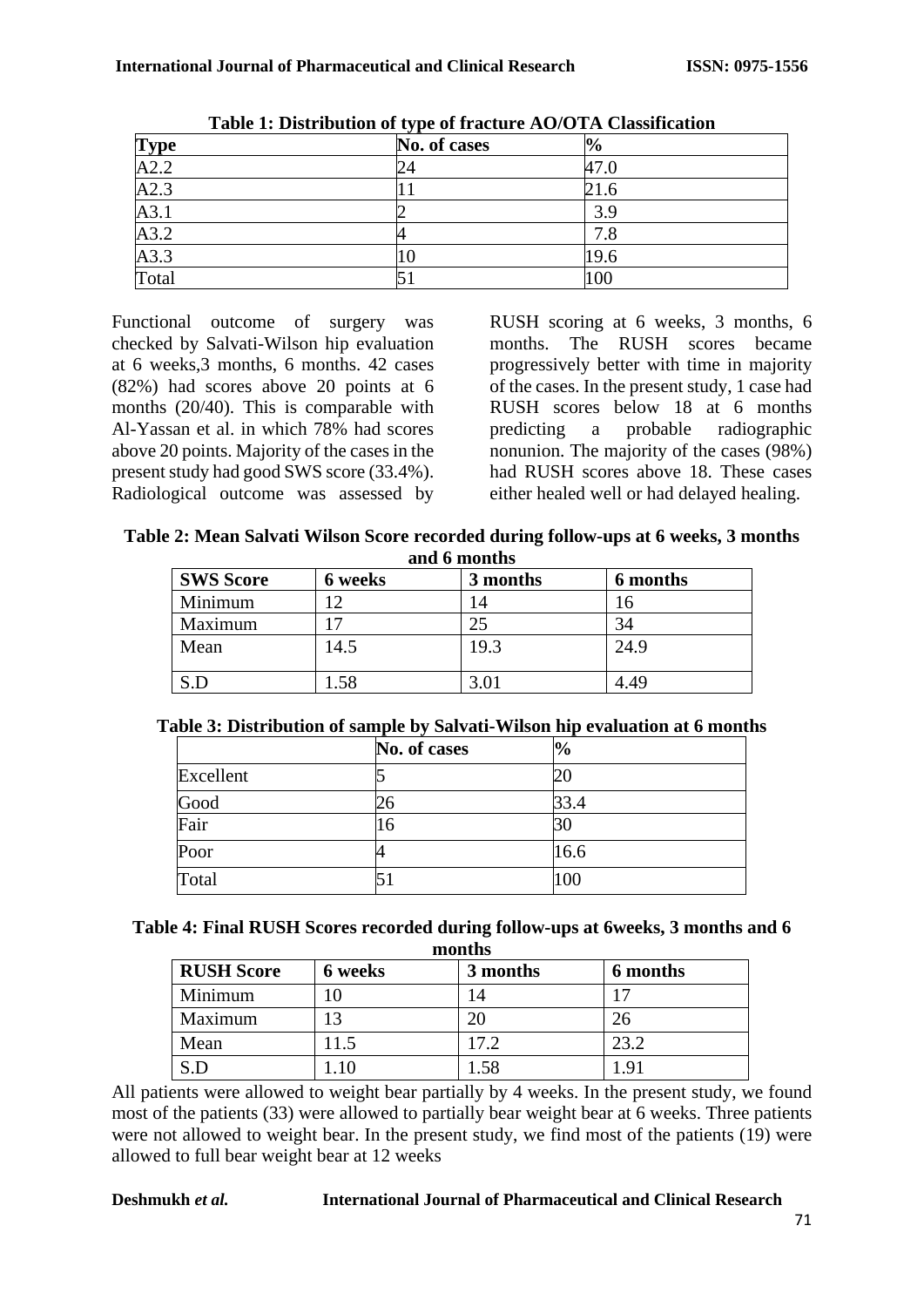| Table of Thile taken for partial and full weight bearing |                |                         |  |  |  |  |  |
|----------------------------------------------------------|----------------|-------------------------|--|--|--|--|--|
| <b>Maximum</b>                                           | <b>Minimum</b> | Mean                    |  |  |  |  |  |
| 8 weeks                                                  | 4 weeks        | $5.92 \pm 1.1973$ weeks |  |  |  |  |  |
| Partial weight bearing (at weeks) No. of cases %         |                |                         |  |  |  |  |  |
| $\leq$ = 4                                               | 10             | 19.6                    |  |  |  |  |  |
| 6                                                        | 33             | 64.7                    |  |  |  |  |  |
|                                                          |                | 15.7                    |  |  |  |  |  |
| <b>TOTAL</b>                                             |                | 100                     |  |  |  |  |  |

|  |  |  | Table 5: Time taken for partial and full weight bearing |
|--|--|--|---------------------------------------------------------|
|  |  |  |                                                         |

| Table o: Thne taken for partial and full weight bearing |                |                         |  |  |  |  |  |
|---------------------------------------------------------|----------------|-------------------------|--|--|--|--|--|
| <b>Maximum</b>                                          | <b>Minimum</b> | <b>Mean</b>             |  |  |  |  |  |
| 16 weeks                                                | 8 weeks        | $11.6 \pm 2.1421$ weeks |  |  |  |  |  |
| <b>Full weight bearing (at weeks) No. of cases</b> %    |                |                         |  |  |  |  |  |
| 8                                                       |                | 11.8                    |  |  |  |  |  |
| 10                                                      | 12             | 23.5                    |  |  |  |  |  |
| 12                                                      | 19             | 37.3                    |  |  |  |  |  |
| 14 or more                                              | 11             | 21.6                    |  |  |  |  |  |
| <b>TOTAL</b>                                            | 48             | 94                      |  |  |  |  |  |

#### **Table 6: Time taken for partial and full weight bearing**

In the present study, we find most of the patients (4) with poor functional outcome had RUSH scores in the lower range (16-20), whereas most of the patients (5) with excellent functional outcome had RUSH scores in the higher range (26-30). Majority of the patients had good or fair outcome (42) with RUSH scores in the range of 21-25 [Table]. This finding was statistically significant (p<0.00001).

| Table 7: Distribution of sample in comparison of RUSH scores with functional outcome |  |  |  |  |
|--------------------------------------------------------------------------------------|--|--|--|--|
|                                                                                      |  |  |  |  |

| <b>RUSH Score</b> | <b>SWS</b> score |      |      |      |  |
|-------------------|------------------|------|------|------|--|
|                   | <b>Excellent</b> | Good | Fair | Poor |  |
| 16-20             |                  |      |      |      |  |
| $21 - 25$         |                  |      | lб   |      |  |
| 26-30             |                  |      |      |      |  |
| `otal             |                  |      | n    |      |  |

#### **Discussion:**

The mean age in our study was 58.6 years. Whereas the western literatures have reported higher mean age incidence for unstable intertrochanteric fractures. Our study results are comparable with Sharma [4], Kiran Kumar [5]. Majority of cases occurred in older individuals because the average life expectancy of an Indian is 10 years less than western standards, malnutrition and osteoporosis go hand in hand. In the present study male: female sex ratio was 59:41. There was a male sex preponderance seen in our study. This is in

contrast to female preponderance as observed by various other authors like in the study by Al-yassari et al. [6] showed females were 53 [75.7%], males 17 [24.3%], whereas in the study conducted by Simmermacher et al. [3] females were 138 [72.6%] in no. and males 52 [27.4%]. This may be because indian males are more active & mobile than females and Indian females are mainly confined to household activities and are less prone to sustain an extracapsular fracture of hip.

Unstable intertrochanteric fractures are more common in persons aged above 60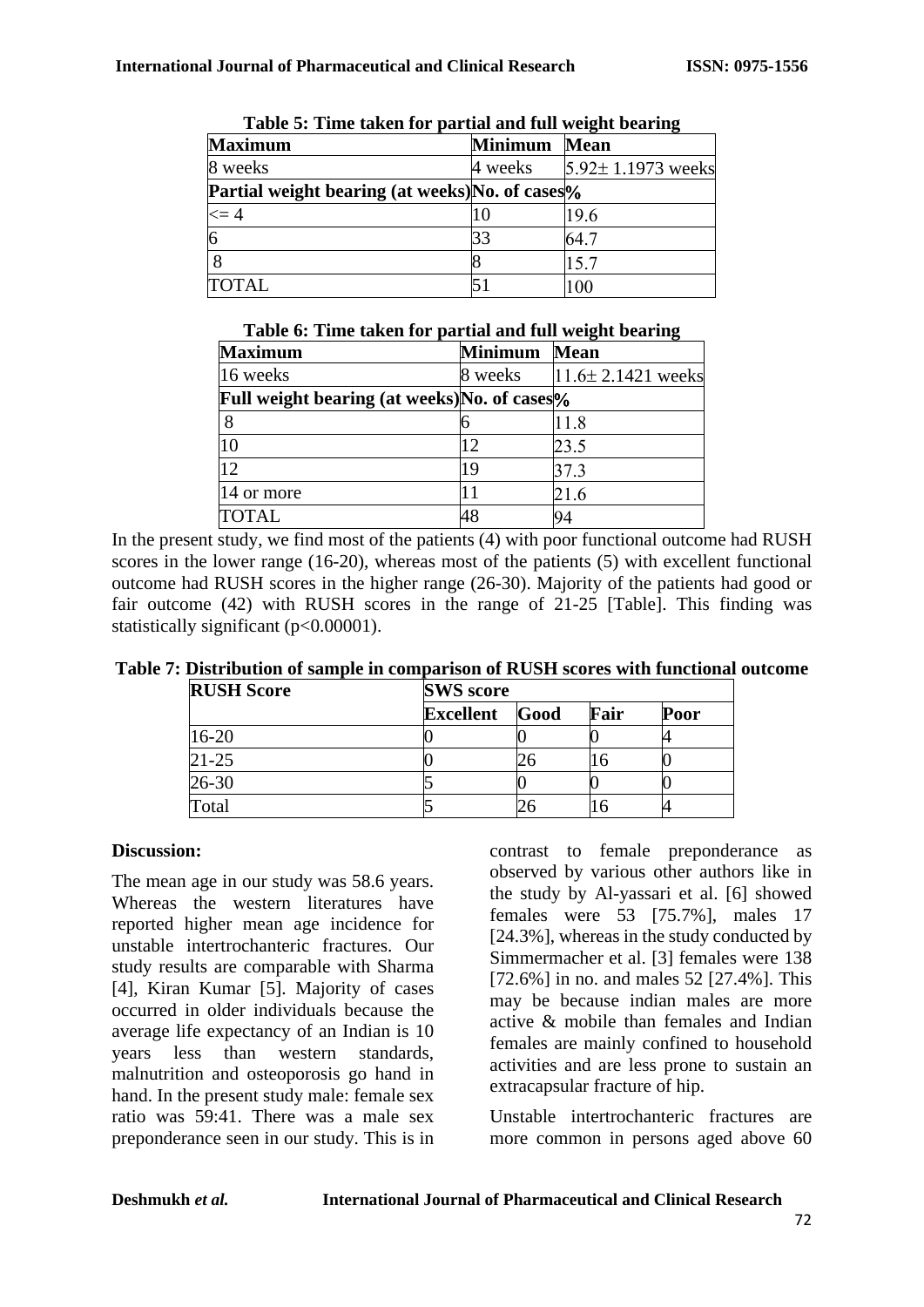years, most common mode of injury for such fractures was trivial fall. Road traffic accident was the cause in 7 cases. Our study results in terms of mode of injury is comparable to the study by Al-yassari[6]. In the present study out of 51 cases, Right hip fractures were seen in 28 cases and Left side were 23. In studies conducted by V. Pushkarna [7] right sided fractures were more common, whereas in studies made by A Sharma et al. [4] left sided fractures were common.

Majority of the patients had AO31-A2.2 (47%) type of fracture in our study followed by A2.3 (21.6%), A3.3 (19.6%), A3.2 (7.8%), A3.1 (3.9%). Overall A2 type of fractures were more common than A3. In the study done by J. Mandice et al. it was found that 37.5% cases had A2.2 type of fracture followed by A2.3 (29.2%), A3.3 (25%), A3.1 (8.3%), A3.2 (0%). Overall type A2 fractures were more common than type A3 in the study. [8] Al- Yassari found that fifty-four fractures were type 31-A2 (77%) and 16 were type 31-A3 (23%).52 Whereas, Boldin et al. found that 4 patients had Type A2 fracture and 34 patients had type A3. [6] This finding in our study is consistent with the findings in most other similar studies [7-12].

The start of partial weight bearing was based on if we had achieved good reduction and stable fixation as well as tolerance of patients. Use of an assistive device to fully support and unload the repaired extremity is limited due to the lack of upper extremity strength and associated co-morbidities. In our study all patients were allowed to weight bear partially. Partial weight bearing started at 4 weeks or less in 19.6 % patients. We found most of the patients (33) were allowed to partially bear weight bear at 6 weeks. One of our patients had a screw cutout initially possibly because of early weight bearing. In the study by Vishal Pushkarna et. al. [7] partial weight bearing was allowed by 3rd week, and in the B. L. Chopra et. al. [14] series partial weight bearing was allowed at 1 month according to pain tolerance in 13% of patients. Our partial weight bearing started comparatively later because we were considering RUSH scores to help us decide how much union had occurred and if the patient was fit to weight bear, hence we got a comparatively better functional outcome as seen from the SWS scores. Full weight bearing is started after evidence of good radiological union. In the present study RUSH scores helped in taking the decision to fully weight bear, which started at 8 weeks. 3 patients were not allowed to fully weight bear due to very low RUSH scores and post-operative complications. Most of our patients were allowed to fully weight bear by 12 weeks. In the study by Vishal Pushkarna et. al. full weight bearing was allowed in 50% patients by the end of 10 weeks. [7] Following the RUSH scores as criteria to decide on weight bearing served as advantageous because of the reduced number of cases which were sent for revision surgery due to early mobilization.

In the present study 20% excellent 33.4% good results, 30% fair and 17% poor functional outcome was seen according to SWS scores. 47 cases (92%) cases had scores above 20 points as compared with Al-Yassari et al. in which 78% had scores above 20 points. [6] The better SWS scores may be attributed to application of proper technique. 3 cases had implant failure, accounting for 5.9% of the cases. Mulholland and Gunn [18] (1972) reviewed 350 cases. A failure rate in 332 hips was 4.8%. GS Kulkarni et al [19] (1983) reported a failure rate of 6.3%. Mean RUSH scores in the present study at 6 weeks, 3months and 6 months were 11.5, 17.2, 23.2 respectively as compared to the study by Prithviraj P et al. [20] where the RUSH scores at the same follow up interval were 13.8, 19.1, 25.4. In the present study, 1 case had RUSH scores below 18 at 6 months predicting a probable radiographic nonunion. The majority of the cases (98%)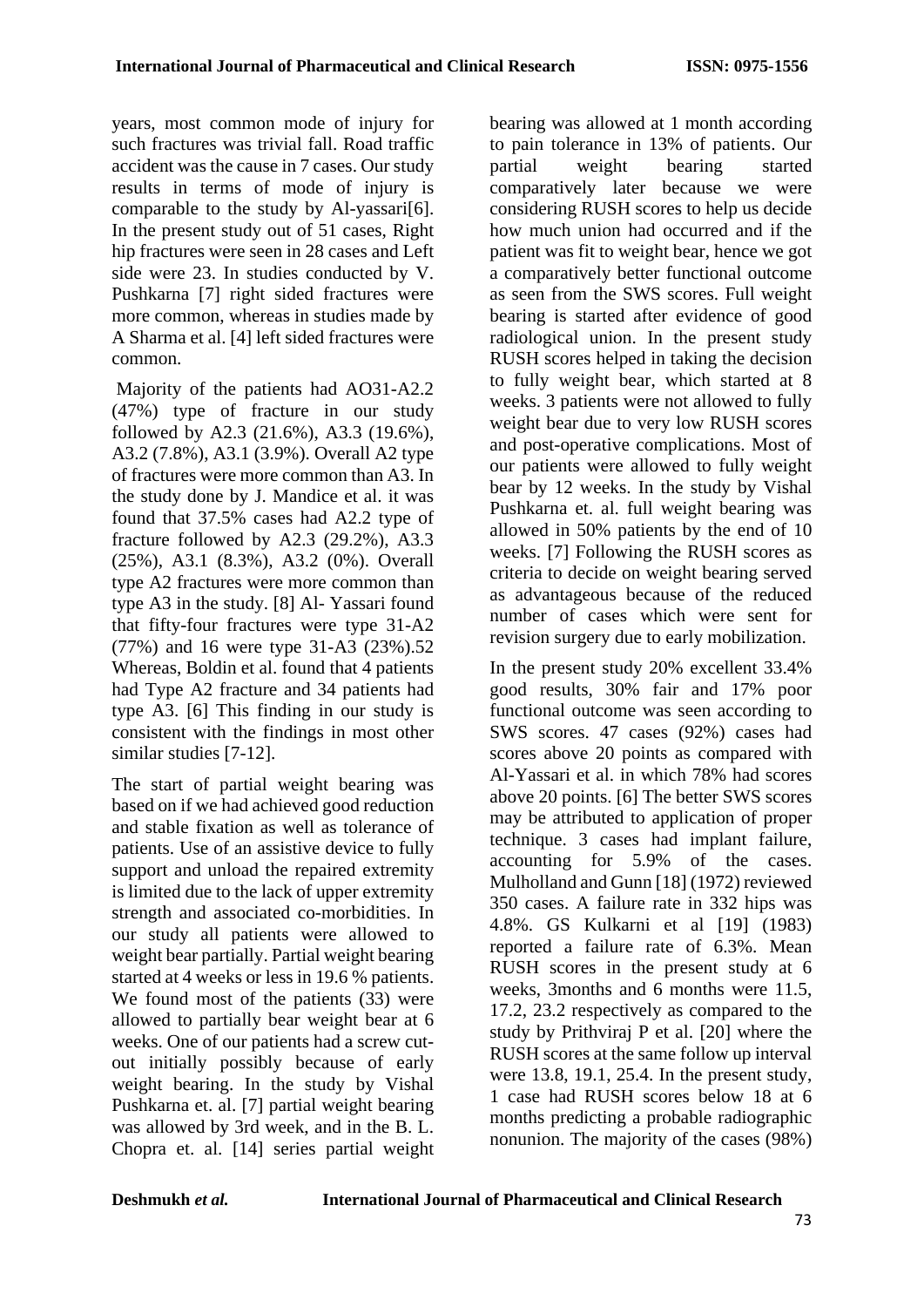had RUSH scores above 18. These cases either healed well or had delayed healing. Better functional outcome as depicted by the SWS scores was found in patients of fracture type AO31- A2.2 and RUSH scores above 21 points. Such association between SWS scores or functional outcome and RUSH score has never been done in any other existing literature.

### **Conclusion**

In short, the PFN is a better implant with distinct advantages over the DHS. With adequate surgical technique, the advantages of the PFN increases and the complication rate decreases. The conclusion drawn from this sample study is that proximal femoral nail can be considered as an excellent choice of implant for the treatment of intertrochanteric fractures after proper training.

### **Funding:** No funding sources

**Ethical approval:** The study was approved by the institutional ethics committee.

## **References:**

- 1. Kenneth J, Cantu RV. Intertrochanteric fractures. In: Bucholz RW, Heckmen JD, Court-Brown CM, editors. Rockwood and Green's Fractures in Adults. 6th ed., Vol. 3. Philadelphia: Lippincott Williams and Wilkins; 2006. p. 1793-825.
- 2. Pajarinen J, Lindahl J, Michelsson O, Savolainen V, Hirvensalo E. Pertrochanteric femoral fractures treated with a dynamic hip screw or a proximal femoral nail: a randomised study comparing post-operative rehabilitation. The Journal of bone and joint surgery. British volume. 2005 Jan;87(1):76-81.
- 3. Simmermacher RK, Bosch AM, Van der Werken CH. The AO/ASIFproximal femoral nail (PFN): a new device for the treatment of unstable proximal femoral fractures. Injury. 1999 Jun 1;30(5):327-32
- 4. Sharma A, Mahajan A, John B. A comparison of the clinico-radiological outcomes with proximal femoral nail (PFN) and proximal femoral nail antirotation (PFNA) in fixation of unstable intertrochanteric fractures. Journal of clinical and diagnostic research: JCDR. 2017 Jul;11(7):RC05- RC09.
- 5. Kumar GK, Sharma G, Khatri K, Farooque K, Lakhotia D, Sharma V, Meena S. Treatment of unstable intertrochanteric fractures with proximal femoral nail antirotation II: our experience in Indian patients. The open orthopaedics Journal. 2015; 9:456.
- 6. Al-Yassari G, Langstaff RJ, Jones JW, Al-Lami M. The AO/ASIF proximal femoral nail (PFN) for the treatment of unstable trochanteric femoral fracture. Injury. 2002 Jun 1;33(5):395-9.
- 7. Pushkarna VA, Thadamalla V. Results of proximal femoral nail in unstable intertrochanteric fracture of femur. International Journal of Orthopaedics Sciences. 2019 Oct; 5(4): 177-183.
- 8. Mandice CJ, Khan R, Anandan H. Functional outcome of unstable intertrochanteric fractures managed with proximal femoral nail: a prospective analysis. International Journal of Research in Orthopaedics. 2018 Nov;4(6):945.
- 9. Schipper IB, Bresina S, Wahl D, Linke B, Van Vugt AB, Schneider E. Biomechanical evaluation of the proximal femoral nail. Clin Orthop Relat Res. 2002 Dec;(405):277-86.
- 10. Radford PJ, Needoff M, Webb JK. A prospective randomised comparison of the dynamic hip screw and the gamma locking nail. The Journal of Bone and Joint Surgery. British volume. 1993 Sep;75(5):789-93.
- 11. Halder SC. The Gamma nail for peritrochanteric fractures. The Journal of bone and joint surgery. British volume. 1992 May;74(3):340-4.